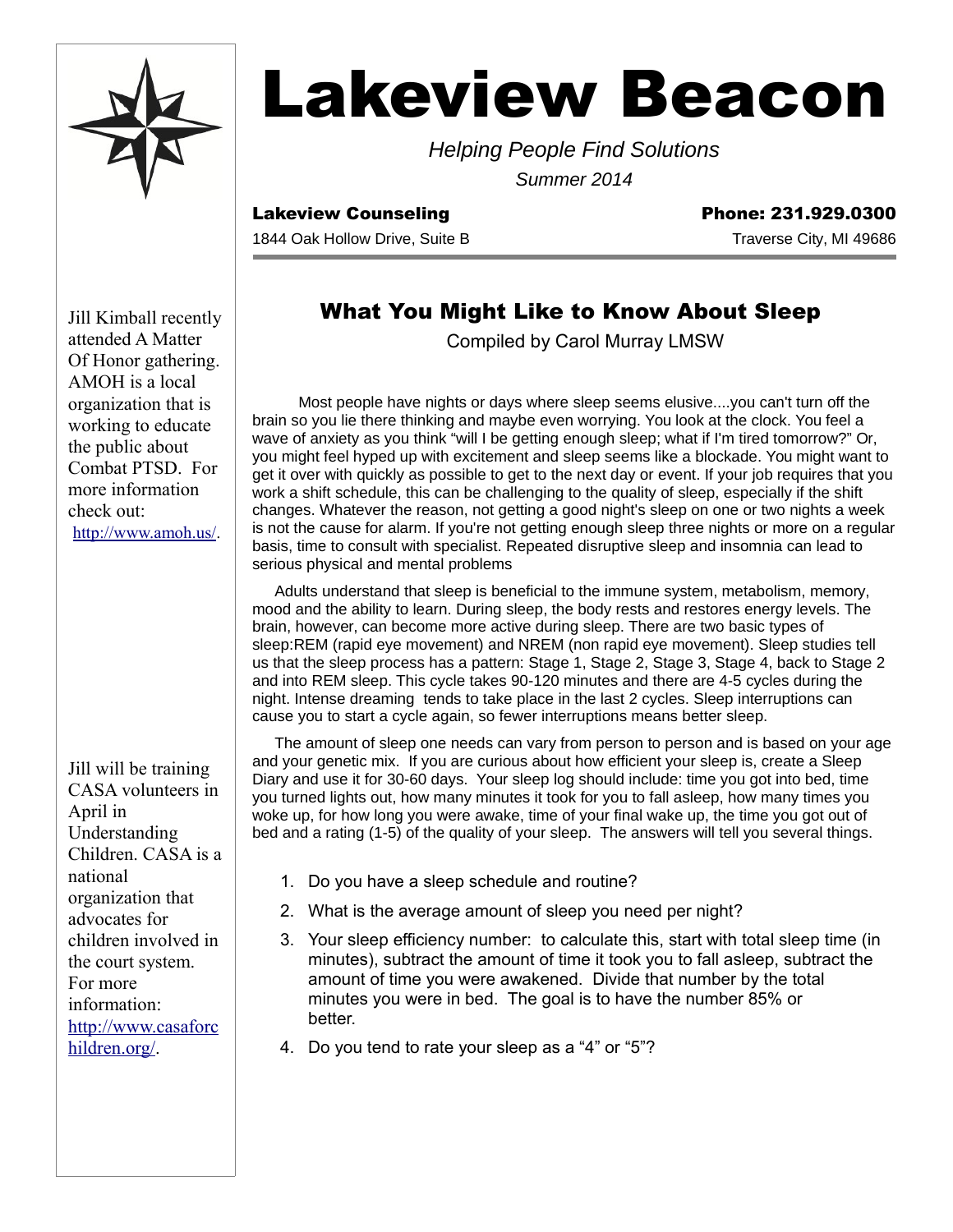

…sleep is the best meditation (Dalai Lama)

Lack of sleep directly affects marital happiness.

Exposure to bright light in the morning right when you wake up, can help reset your body clock.

## **If you are someone who has difficulty falling asleep, here is a list of Do's and Don't s that should help you.**

1) If you nap during the day, keep the nap to 15-30 minutes

2) make sure you are active during the day so that your body will need to rest

3) maintain a sleep schedule: go to bed and wake up the same time each day

4) within 2 hours of bedtime, avoid any stimulating activity, heavy foods, and beverages with alcohol or caffeine

5) fight after dinner drowsiness by moving around (do a chore), engaging in conversation or reading

6) extract yourself from all technology (ie i Pad, laptop, X-box) 1 hour before bedtime

7) use a calming activity prior to bedtime (warm bath, soothing music, scent of lavender)

8) use your bed for only 2 things: sleep and physical intimacy

9) keep the temperature in your bedroom cool

10) use background noise such as a fan or a sound machine

11) keep your room dark

12) make sure you have a comfortable bed

13) write down a list of your concerns prior to bedtime and put the list somewhere away from the bedroom

14) talk with your physician about over the counter, and prescription sleep aids

15) meet with a therapist to learn how to manage your thoughts and to learn relaxation techniques

16) if you need a bedtime snack, try any of these: ½ turkey sandwich, whole grain low sugar cereal, granola with low fat milk, yogurt or banana

If you wake up during the night, learn to engage in self-soothing thoughts to lull yourself back to sleep. Imagine what a parent does when they hear a child crying out at night. The parent goes to the child, uses a gentle touch and a soothing and reassuring voice. Find this voice in your head and allow the voice to talk to you, saying things such as: you are OK; now is your time to sleep, you can deal with things tomorrow after you have rested. Repeat these statements several times.

When you are waking up, **light** helps you stay awake and alert. The best choice is natural light (sunlight), absent of that, turn on house lights.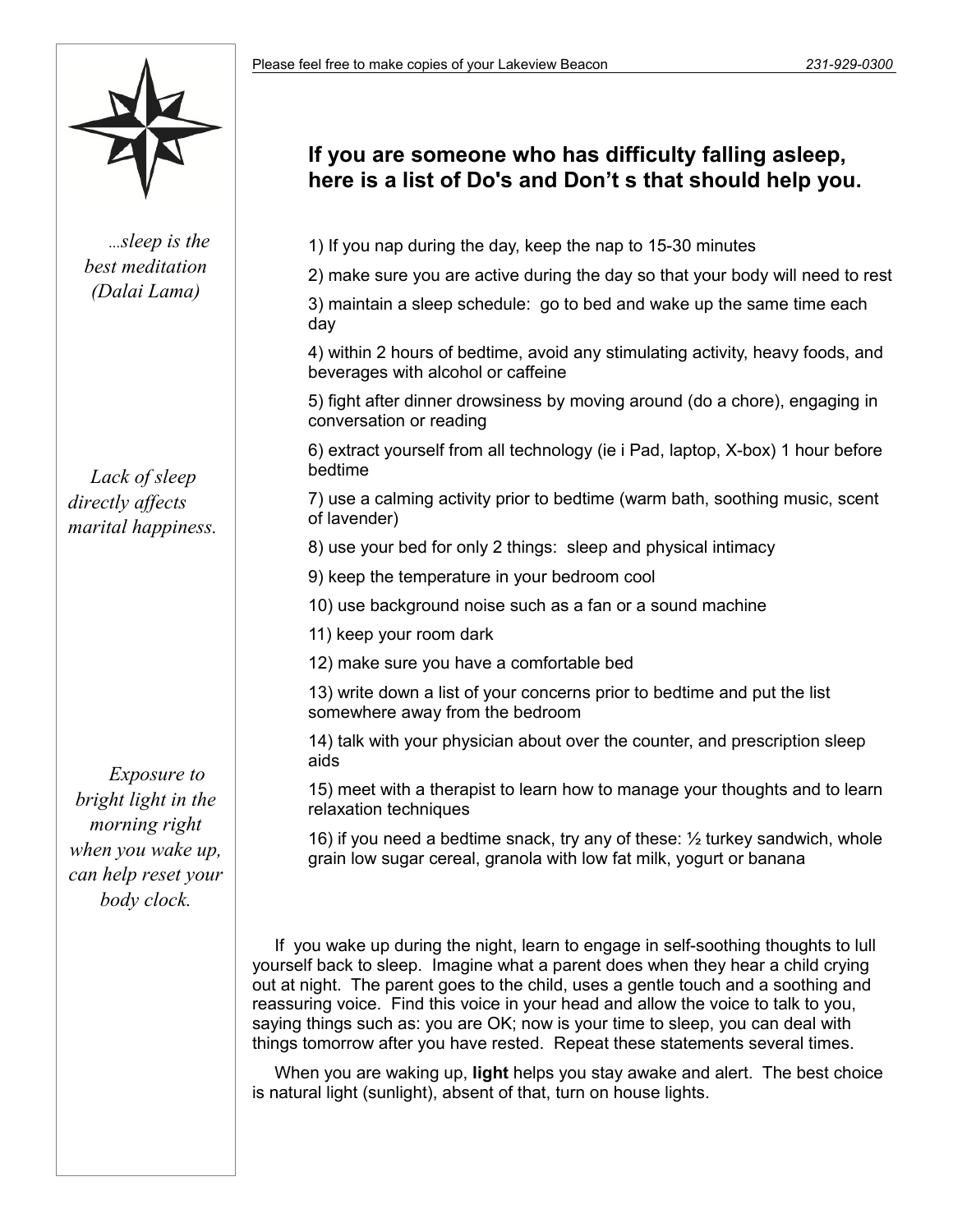

#### **Teens and Sleep**

### **(compiled by Janet Hughes, ACSW)**

Did you know that teens who do not get enough sleep can have lower grades, experience increased depression and have more car accidents? Here are some interesting facts on teens and sleep.

-insufficient sleep not only results in difficulty with focus, attention and concentration making it difficult to excel in school but, also leads to irritability and mood disorder.

-Students receiving A's and B's go to bed earlier than students with grades of C and below.

-Sleep deprived people recall more negative memories that positive ones (which can lead to depression, anxiety, and low self-esteem.

-Sleep deprived teens react more slowly; have more difficulty making good decisions, and can be more aggressive.

- Teens need nine hours of sleep and their biological clock is set to go to "sleep later and rise later." \*(see below)

### **What Parents Can Do**

1) Establish a regular evening routine and bedtime.

2) Turn off all electronic media 60 minutes before bedtime.

3) No caffeine within 6-8 hours of bedtime.

- 4) Exercise and going outside (even in winter) helps quite a bit.
- 5) Provide positive reinforcement, tell them how much happier they look when they get a good night sleep. Also, tell them how great you feel after a good night sleep.

#### **Symptoms of Common Sleep Disorder**

-Extreme difficulty waking for school

-Sleepiness during class

-chronic sleep deprivation during the week with long sleeping in on weekends

-daytime fatigue, irritability, inattention, and even hyperactivity

#### **\*compiled from: Dr. Cindy Nichols, PhD,FAASM,CBSM conference**

 Dr.Nichols is board certified in sleep medicine and behavior sleep medicine. Munson Sleep Disorders Center

\* also Contemporary Perspectives on Adolescent Sleep (International symposium)

Fifty-five percent of car crashes that were caused by lack of sleep were drivers age 25 or younger.

Sixth grade students who stayed awake 30 minutes later for 3 days performed at the same level as fourth graders.